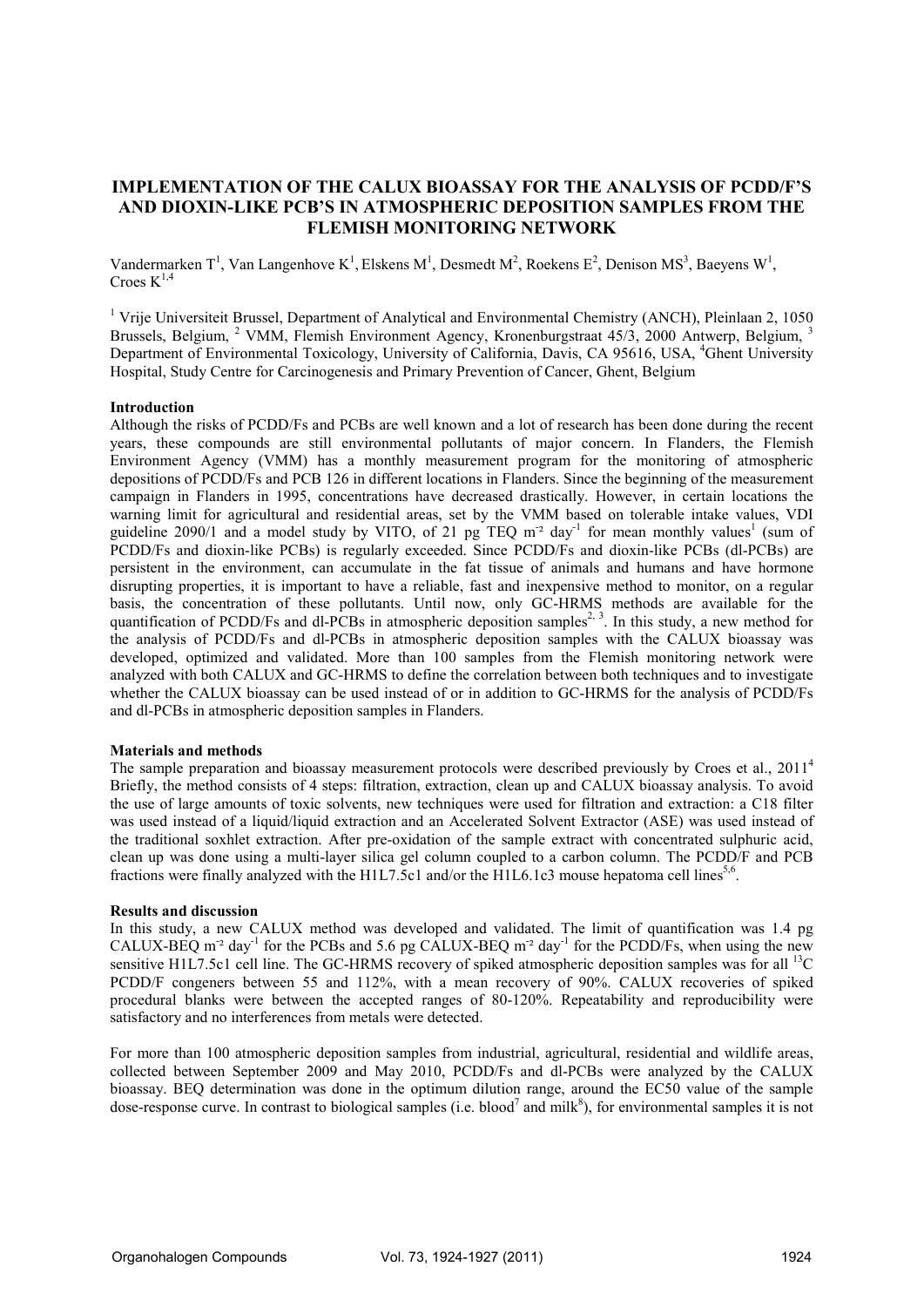possible to establish a full dose dilution curve from a pooled sample extract that can be used as a benchmark for this type of sample matrix for the determination of an optimum dilution factor. Therefore, it was decided that for every atmospheric deposition sample a (full dose) dilution curve would be generated for both the dioxin-like PCB and PCDD/F fractions and these would be used to calculate the CALUX-BEQ concentration.

In Table 1, GC-HRMS and CALUX results are given for subset of 19 samples, for both the PCDD/Fs and the dl-PCBs, from 5 different agricultural or residential areas in Flanders. The samples were taken during 4 sampling campaigns. To compare the GC-HRMS and CALUX results and to evaluate the number of samples that were above the GC-HRMS warning limit, the sum of PCDD/Fs and dl-PCBs for GC-HRMS measurements was calculated according to the following formula (equation 1), where it was assumed that PCB 126 accounts for 70  $%$  of the total dl-PCB toxic equivalent<sup>9</sup>.

```
\Sigma PCDD/Fs and dl-PCBs GC-HRMS = [WHO-TEQ PCDD/Fs]<sub>GC-HRMS</sub> + ([WHO-TEQ PCB]
                            126<sub>GC-HRMS</sub> / 0.7)
```
**Equation 1: calculation of the TEQ for the sum of PCDD/Fs and dl-PCBs with GC-HRMS** 

From Table 1, it is clear that dl-PCB values were generally lower with the CALUX bioassay than with GC-HRMS, except for very low PCB concentrations (close to the limit of quantification; i.e. Beerse 1 from campaign 3). For the PCDD/F fraction, CALUX values were higher compared to the GC-HRMS WHO-TEQ values. CALUX/GC-HRMS ratios ranged from 1.2 to 5.5, with a median ratio of 2.0. For some sampling locations, the ratios were relatively constant (i.e. Roeselare 6), while for other locations (i.e. Beerse 1) more variation was found during different sampling campaigns. This can be due to other interfering compounds that are present in the atmospheric deposition samples and can vary in concentration level over time (seasonal effects). For the sum of PCDD/Fs and dl-PCBs, ratios between 0.7 and 5.1 were found, with a median value of 1.5.

Overall, for most samples a satisfactory correlation was found between the CALUX and GC-HRMS results, for both the PCDD/Fs and dl-PCBs. There was also a close agreement between the CALUX-BEQ values from atmospheric deposition samples taken in duplicate from the same sampling location. This shows that the CALUX bioassay can be implemented in the Flemish GC-HRMS measurement network. Especially as a screening technique, for identifying possible contaminated new measurement locations and for determining the most suitable geographical location for the quantification of PCDD/Fs and dl-PCBs in atmospheric deposition samples (taking into account distance and wind direction from a point source), CALUX can be a valuable tool.

## **Acknowledgements**

This work was financially supported by the Flemish Environment Agency. The authors are grateful to M. Denison and the other members of the University of California-Davis (USA) for generously providing our laboratory with the H1L6.1c3 and the H1L7.5c1 cell lines which were developed with funding from a Superfund Research Program grant (ES04699) from the National Institute of Environmental Health Sciences. The authors also acknowledge A. Kotz and R. Malisch (European Union Reference Laboratory for Dioxins and PCBs in Food and Feed, Germany) and the company SGS (Melsele, Belgium) for the GC-HRMS analysis.

### **References:**

1. Desmedt M, Roekens E, De Fre R, Cornelis C, Van Holderbeke M. (2008); *Organohaogen. Compounds* 70: 1232-1235

2. Man R, Pingan P, Sukun Z, Liping Y, Bixian M, Guoying S, Jiamo F. (2006); *Chin J Anal Chem* 34(1), 16−20

3. Moon HB, Lee S-J, Choi H-G, Ok G. (2005); *Chemosphere*. 58: 1525-1534

4. Croes K, Van Langenhove K, Elskens M, Desmedt M, Roekens E., Kotz A, Denison MS, Baeyens W. (2011); *Chemosphere* 82 (5): 718-724

5. Denison MS, He G, Baston DS, Tsutsumi T. (2008); *Organohalogen Compounds* 70: 772-775

6. He G, Tsutsumi T, Zhao B, Baston DS, Zhao J, Heath-Pagliuso S, Denison MS. (2011); *Toxicological Sciences* (submitted)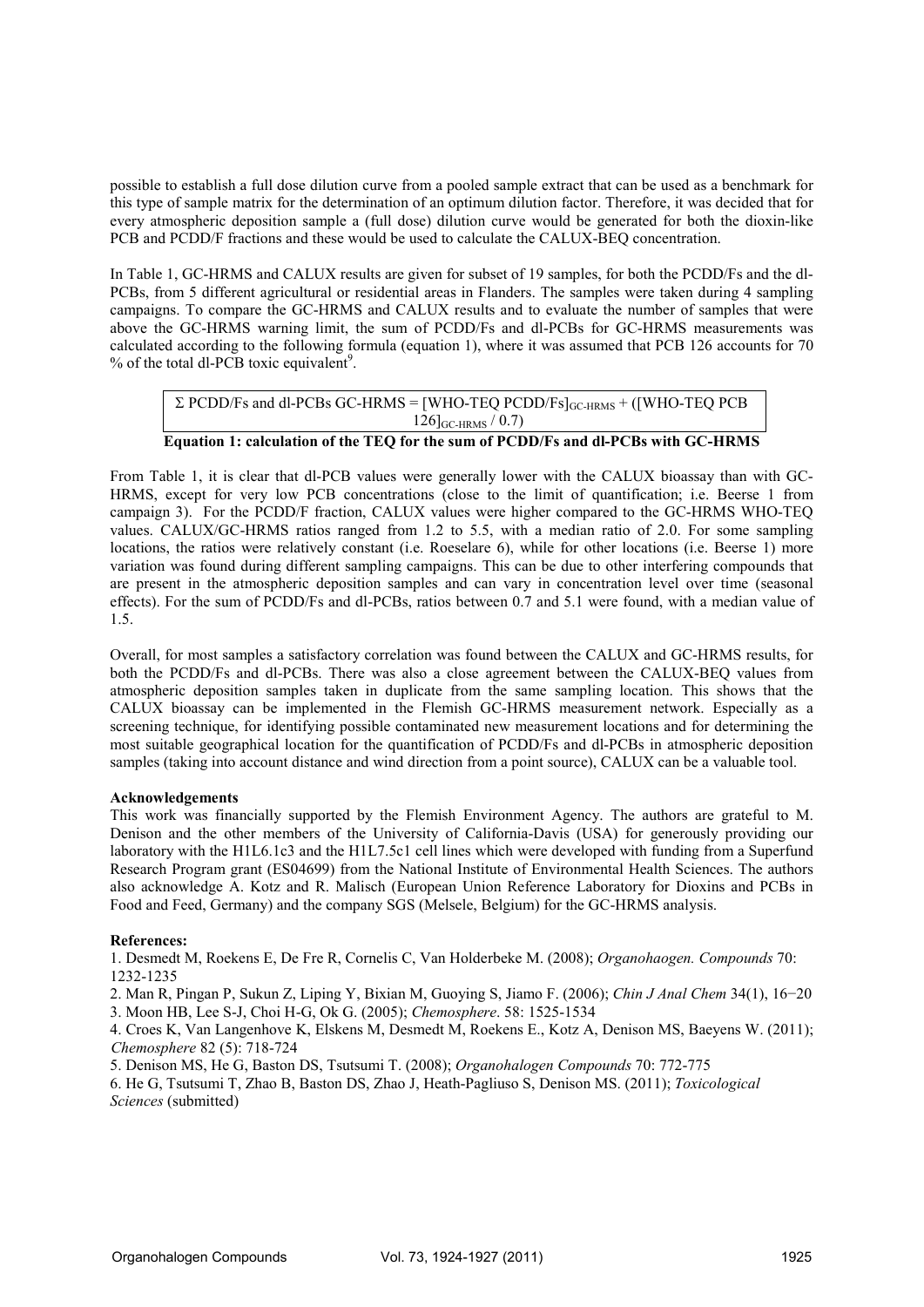7. Croes K, Van Langenhove K, Den Hond E, Bruckers L, Colles A, Koppen G, Loots I, Nelen V, Schoeters G, Nawrot T, Van Larebeke N, Denison MS, Vandermarken T, Elskens M, Baeyens W. (2011); *Organohalogen Compounds* 73 (this symposium).

8. Croes K, Vandermarken T, Colles A, Bruckers L, Koppen G, Govaerts E, Nelen V, Van de Mieroop E, Schoeters G, Van Larebeke N, Denison MS, Kotz A, Van Langenhove K, Elskens M, Baeyens W. (2011); *Organohalogen Compounds* 73 (this symposium).

9. Desmedt M, Roekens E. (2011); *Organohalogen Compounds* 73 (this symposium).